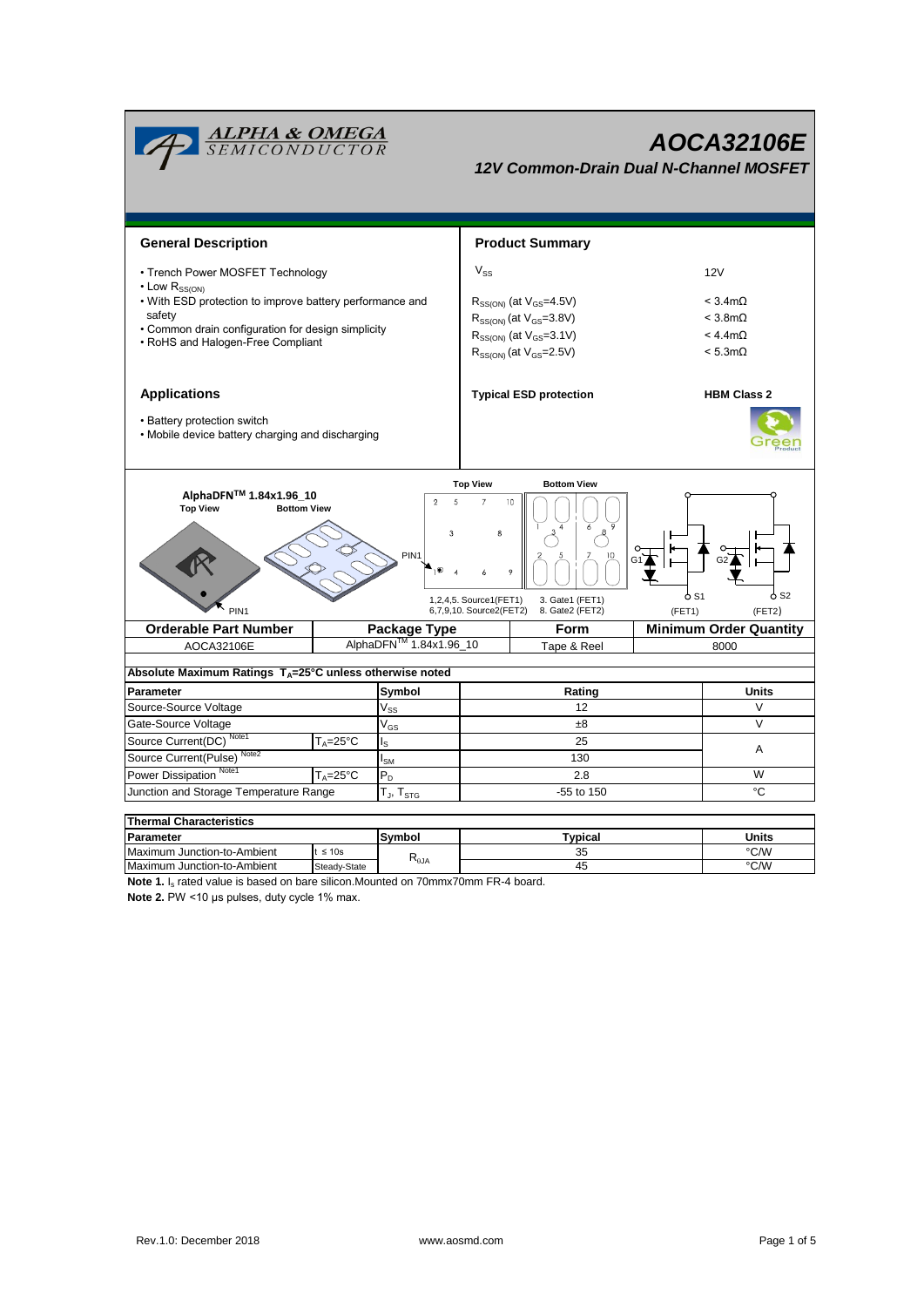

## **Electrical Characteristics (TJ=25°C unless otherwise noted)**

| Symbol                                 | <b>Conditions</b><br>Parameter        |                                                         |                       | Min                            | Typ | Max  | <b>Units</b> |           |  |  |  |  |  |
|----------------------------------------|---------------------------------------|---------------------------------------------------------|-----------------------|--------------------------------|-----|------|--------------|-----------|--|--|--|--|--|
| <b>STATIC PARAMETERS</b>               |                                       |                                                         |                       |                                |     |      |              |           |  |  |  |  |  |
| $BV_{SSS}$                             | Source-Source Breakdown Voltage       | <b>Test Circuit 6</b><br>$IS=250\mu A$ , $VGS=0V$       |                       | 12                             |     |      | V            |           |  |  |  |  |  |
| $I_{SSS}$                              | Zero Gate Voltage Source Current      | $V_{SS}$ =12V, $V_{GS}$ =0V                             | <b>Test Circuit 1</b> |                                |     |      | 1            | μA        |  |  |  |  |  |
|                                        |                                       |                                                         |                       | $T_i = 55^{\circ}C$            |     |      | 5            |           |  |  |  |  |  |
| $I_{GSS}$                              | Gate leakage current                  | $V_{SS}=0V, V_{GS}=±8V$                                 | <b>Test Circuit 2</b> |                                |     |      | ±10          | μA        |  |  |  |  |  |
| $V_{GS(th)}$                           | Gate Threshold Voltage                | $V_{SS} = V_{GS}$ $I_S = 250 \mu A$                     | <b>Test Circuit 3</b> |                                | 0.4 | 0.7  | 1.1          | $\vee$    |  |  |  |  |  |
| $R_{SS(ON)}$                           |                                       | $V_{GS}$ =4.5V, $I_S$ =5A                               |                       | <b>Test Circuit 4</b>          | 1.9 | 2.8  | 3.4          | $m\Omega$ |  |  |  |  |  |
|                                        |                                       |                                                         |                       | $T_{\parallel} = 125^{\circ}C$ | 2.7 | 3.85 | 4.7          |           |  |  |  |  |  |
|                                        | Static Source to Source On-Resistance | $V_{GS} = 3.8 V, I_S = 5A$                              | <b>Test Circuit 4</b> |                                | 2.1 | 3.1  | 3.8          | $m\Omega$ |  |  |  |  |  |
|                                        |                                       | $V_{GS} = 3.1 V, I_S = 5A$                              | <b>Test Circuit 4</b> |                                | 2.3 | 3.4  | 4.4          | $m\Omega$ |  |  |  |  |  |
|                                        |                                       | $V_{GS}$ =2.5V, $I_S$ =5A                               | <b>Test Circuit 4</b> |                                | 2.7 | 3.9  | 5.3          | $m\Omega$ |  |  |  |  |  |
| $g_{FS}$                               | <b>Forward Transconductance</b>       | $V_{SS} = 5V$ , $I_S = 5A$                              | <b>Test Circuit 3</b> |                                |     | 50   |              | S         |  |  |  |  |  |
| V <sub>FSS</sub>                       | Forward Source to Source Voltage      | $IS=1A, VGS=0V$                                         | <b>Test Circuit 5</b> |                                |     | 0.55 | 1            | V         |  |  |  |  |  |
|                                        | <b>DYNAMIC PARAMETERS</b>             |                                                         |                       |                                |     |      |              |           |  |  |  |  |  |
| R <sub>g</sub>                         | Gate resistance                       | $f=1MHz$                                                |                       |                                |     | 1.5  |              | KΩ        |  |  |  |  |  |
|                                        | <b>SWITCHING PARAMETERS</b>           |                                                         |                       |                                |     |      |              |           |  |  |  |  |  |
| $Q_{q}$                                | <b>Total Gate Charge</b>              | $V_{G1S1} = 4.5V$ , $V_{SS} = 6V$ , $I_S = 5A$          |                       |                                |     | 23   |              | nC        |  |  |  |  |  |
| $t_{D(0n)}$                            | Turn-On DelayTime                     |                                                         |                       |                                |     | 1.1  |              | μs        |  |  |  |  |  |
| $\mathsf{t}_{\mathsf{r}}$              | Turn-On Rise Time                     | $V_{G1S1} = 4.5V$ , $V_{SS} = 6V$ , $R_1 = 1.2\Omega$ , |                       |                                |     | 3.2  |              | μs        |  |  |  |  |  |
| $t_{\underline{\text{D}(\text{off})}}$ | Turn-Off DelayTime                    | $R_{\text{GEN}} = 3\Omega$                              | <b>Test Circuit8</b>  |                                |     | 5.3  |              | μs        |  |  |  |  |  |
| $\mathbf{t}_\text{f}$                  | <b>Turn-Off Fall Time</b>             |                                                         |                       |                                |     | 11   |              | μs        |  |  |  |  |  |

APPLICATIONS OR USE AS CRITICAL COMPONENTS IN LIFE SUPPORT DEVICES OR SYSTEMS ARE NOT AUTHORIZED. AOS DOES NOT ASSUME ANY LIABILITY ARISING OUT OF SUCH APPLICATIONS OR USES OF ITS PRODUCTS. AOS RESERVES THE RIGHT TO IMPROVE PRODUCT DESIGN, FUNCTIONS AND RELIABILITY WITHOUT NOTICE.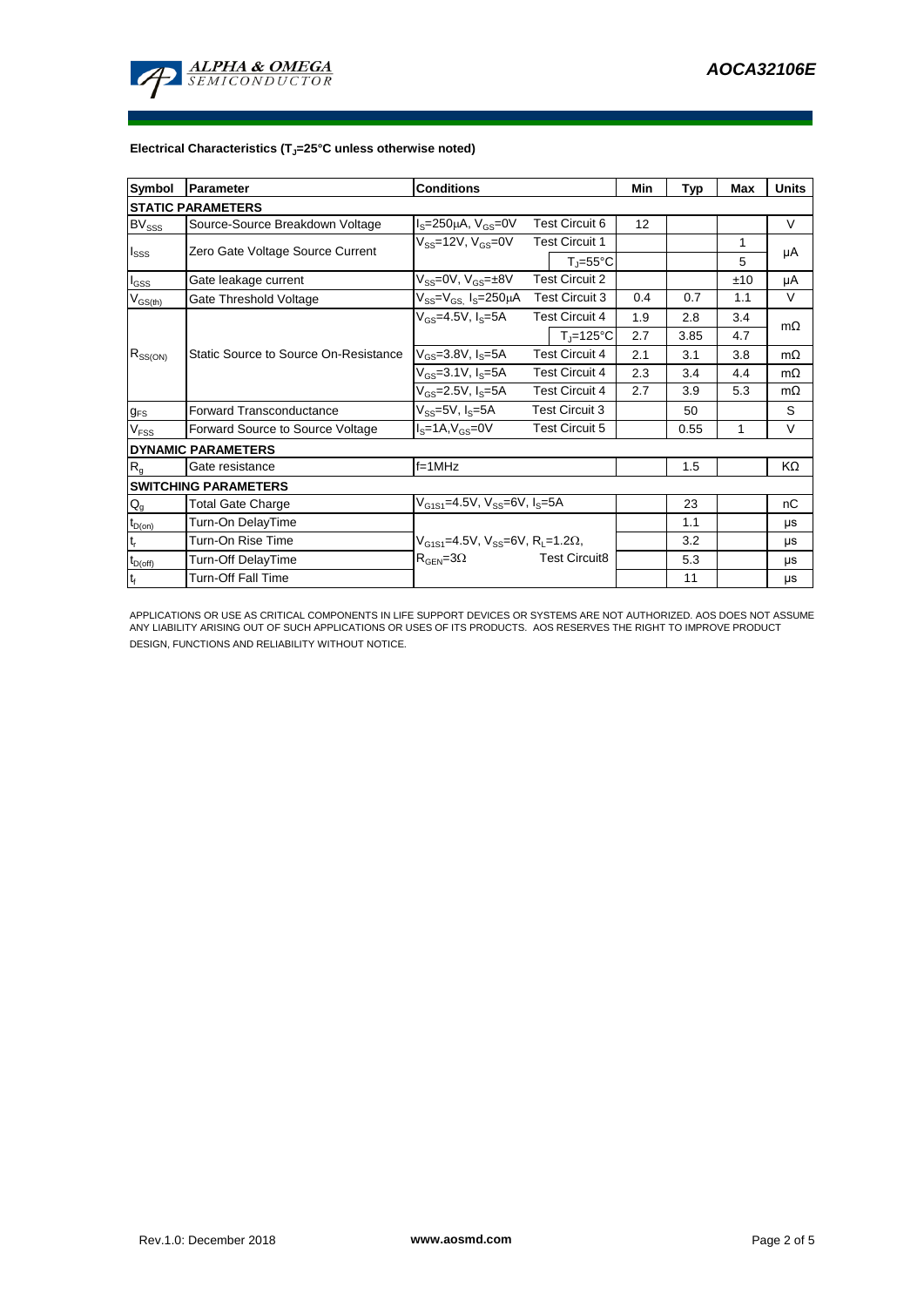

## **TYPICAL ELECTRICAL AND THERMAL CHARACTERISTICS**

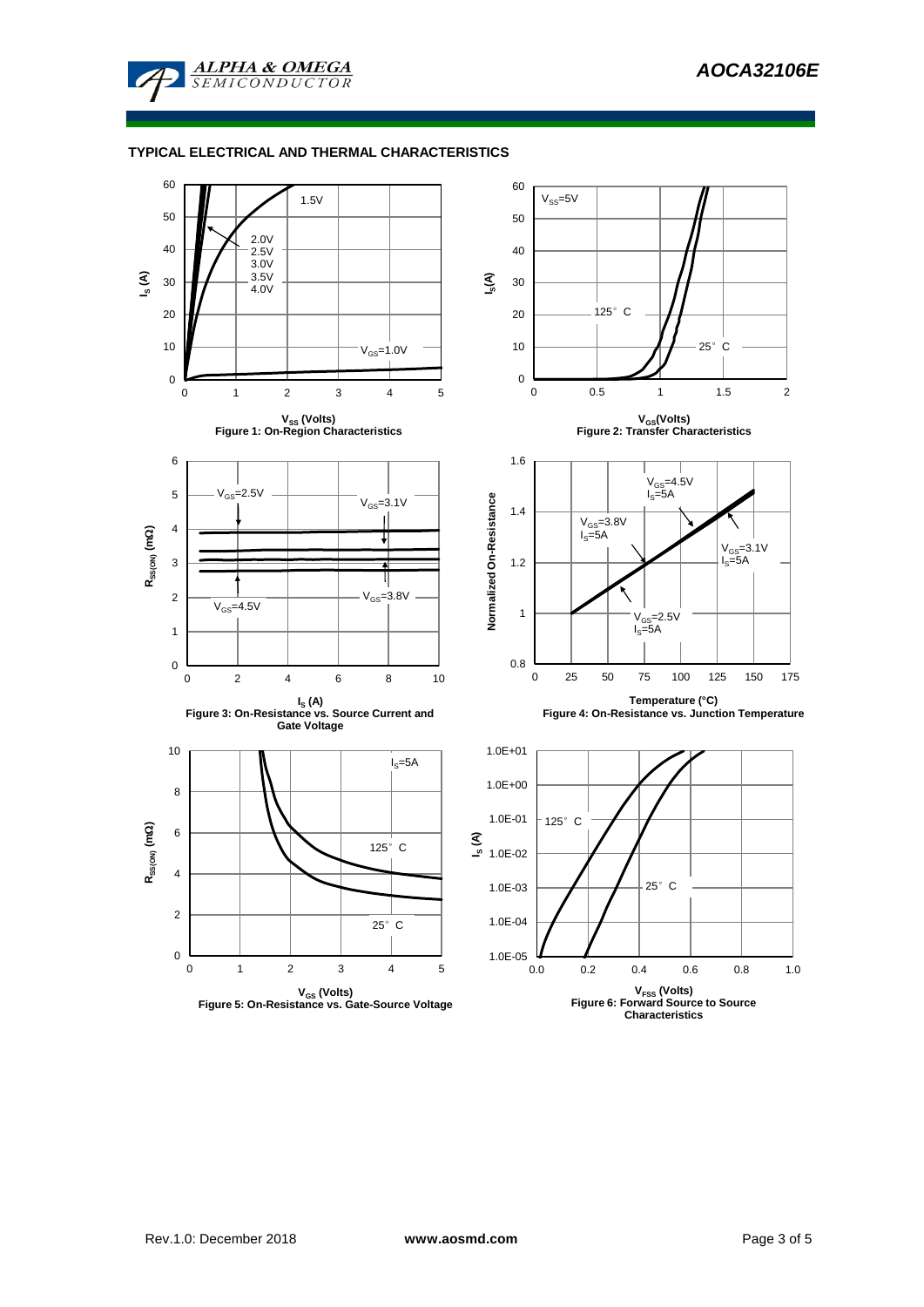

## **TYPICAL ELECTRICAL AND THERMAL CHARACTERISTICS**



**Figure 10: Normalized Maximum Transient Thermal Impedance (Note1)**